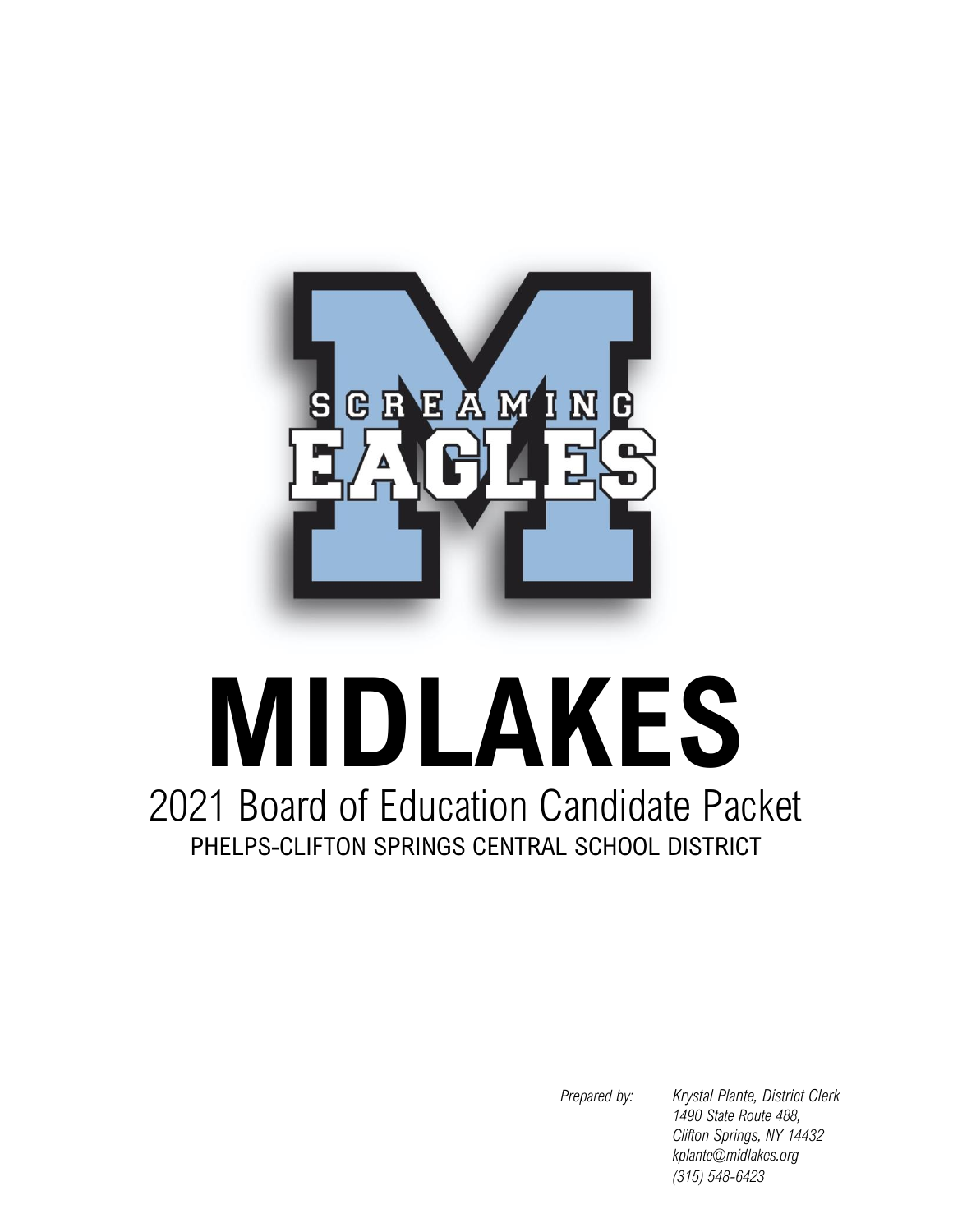

### **VACANCIES**

Three seats on the Phelps-Clifton Springs Central School District Board of Education will become vacant on June 30, 2021. Qualified voters of the district will elect three (3) Board Members at the Annual School Election on May 18, 2021, to the seats currently held by Todd Freelove, Tracy Altman and Amber Wilkes.

## **TERM OF OFFICE**

Candidates run at large in the Phelps-Clifton Springs Central School District. The vacancies are for a full term of three (3) years, commencing on July 1, 2020 and expiring June 30, 2023. The thee (3) candidates receiving the highest number of votes will serve terms of three (3) years.

## **QUALIFICATIONS FOR SCHOOL BOARD CANDIDATES**

- Residency in the Phelps-Clifton Springs Central School District for at least one year prior to the day of election.
- 18 years of age or older
- A citizen of the United States
- Be able to read and write

A school board member does not have to be a taxpayer. Employees of Phelps-Clifton Springs Central School District may not be a member of the Board of Education. No more than one member of a family may be a member of the same Board of Education in any school district. Individuals removed from any office of any school district within one year of the day of election may not be elected to a Board of Education.

#### **FILING OF NOMINATING PETITIONS**

Petitions for nominating a school trustee are available from Krystal Plante, District Clerk at the District Office and must be filed with the District Clerk. The deadline for filing completed petitions is **Tuesday, April 19, 2021 by 5:00 p.m.** A minimum of 25 signatures of qualified voters of the school district is required. (Education Law 2018-a)

## **QUALIFICATIONS NECESSARY FOR PERSONS TO SIGN NOMINATING PETITIONS**

- 18 years of age or older
- U.S. citizen
- Residency in the Phelps-Clifton Springs Central School District for at least thirty (30) days prior to the scheduled annual school election.

A person is not required to own property to be qualified to vote in a school district election OR to sign a nominating petition for a school board candidate. A Person may sign petitions for more than one candidate.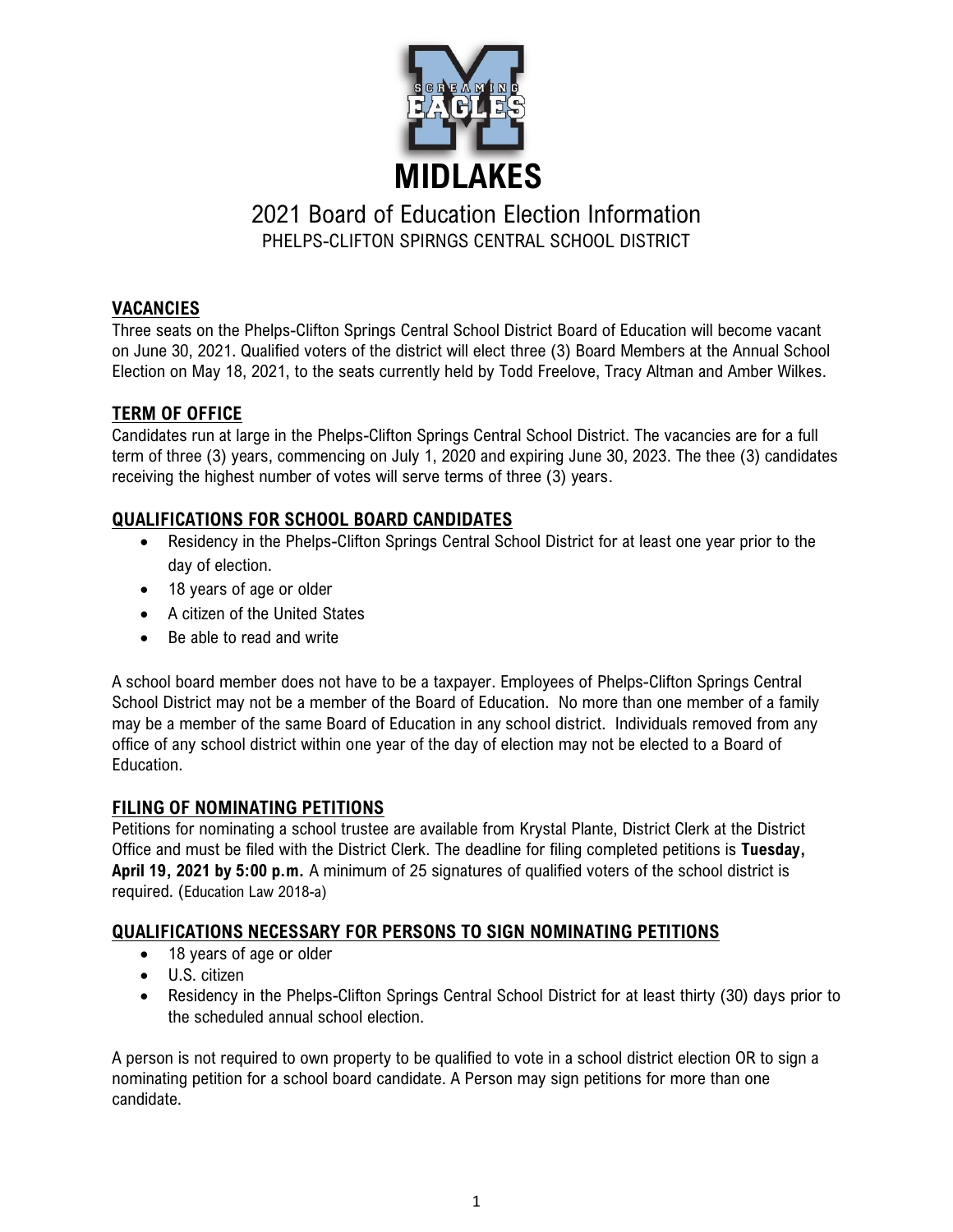

## **INSTRUCTIONS FOR SIGNING NOMINATING PETITIONS**

- All signature must be accompanied by a residence address (Street and Town) within the Phelps-Clifton Springs Central School District. **PO Box addresses will not be accepted.**
- All signatures are numbered consecutively.
- All signatures must be in ink.
- All signatures must be dated with month, day, and year.
- All signatures are INDIVIDUALIZED, i.e., Jane Doe or John Doe (not Mrs. John Doe or Mr. and Mrs. John Doe)

## **ORDER OF CANDIDATES' NAMES ON THE SCHOOL ELECTION BALLOT**

As required by State Education Law, candidates' names are listed on the voting machine ballot in order of random drawing. At 9:00 a.m. on the day after the day that nominating petitions are due in the District Office, the District Clerk will conduct a drawing of the names of the candidates to determine their order on the ballot. Candidates are welcome to attend this drawing, or designate a person to attend this drawing as their representative, if they wish to.

## **STATEMENTS OF CAMPAIGN CONTRIBUTIONS AND EXPENSES**

Chapter 359 of the Laws of 1978, Chapter 151 of the Laws of 1981 and Chapter 466 of the Laws of 2004 require that all candidates for election as a school board member file sworn statements of campaign contributions and expenses, both before and after the annual school election. Deadline dates are as follows:

1 st Declaration of Campaign Expenditures statement due (30 days prior to election) by **Monday, April 19, 2021** 2 nd Declaration of Campaign Expenditures statement due (5 days prior to election) by **Thursday, May 13, 2021** 3 rd Declaration of Campaign Expenditures statement due (20 days after election) by **Monday, June 7, 2021**

If less than \$500 in aggregate is contributed or spent, sworn statements are still required to be filed with the District Clerk stating that total election contributions or expenses did not exceed \$500 – even if \$0 has been spent. If contributions or expenses exceed \$500, itemized statements must be filed with the District Clerk and with the Commissioner of Education. The statements must itemize the date of each contribution or expenditure, as well as the names and addresses of individuals who have contributed to the candidate's campaign and of the individuals to whom expenses have been paid. Forms attached.

#### **TRAINING**

Every school board member elected to a term beginning on or after July 1, 2005, is required to take six hours of training on fiscal oversight, accountability, and fiduciary responsibilities within the first year of his or her term. In addition, beginning on or after July 1, 2011, every school board member elected for a first term must complete within the first year of his or her term general training on the powers, functions and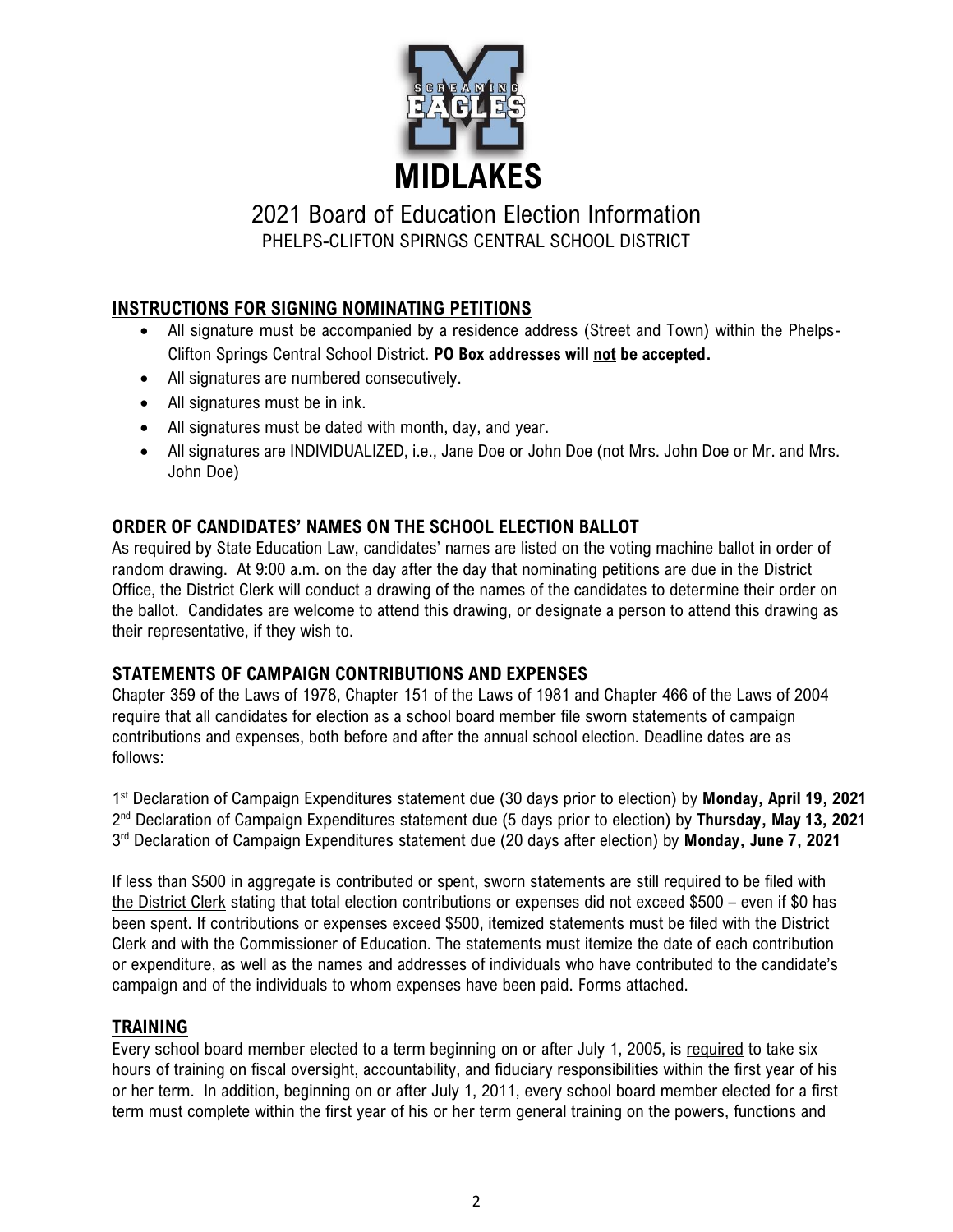

duties of school boards, and the powers and duties of other governing and administrative authorities affecting public education.

Any expenses incurred for these training are a charge upon the district. The District Clerk will help arrange these trainings with you.

#### **EXPECTATIONS**

A Board member must act in good faith and exercise a degree of diligence, care and skill. Expectations of a Board Member include:

- Regularly attend and participate in Board Meetings as well as Committee Meetings.
- Be prepared read, review and inquire about materials that involve the school, especially reports, plans and policies.
- Board Members need to be accessible to the public and accountable for the performance of their schools.
- Board Members must have the ability to compromise. Expect to be flexible, even as you seek to honor your deepest values and commitments. Exhibit a strong commitment to working with others on the board toward the common goal of providing the best possible education for the children in the community.
- Participate in professional development and commit the time and energy necessary to be informed and effective leaders. Understand the school's vision, goals, and policies; its current successes, challenges, and opportunities; and the educational environment in your community.
- Have the fiduciary responsibility for the assets, finances, and investments of the school, and exercise due diligence, care and caution.
- Know the aspirations and expectations of the students and parents.
- Board members are the education watchdog for their communities, ensuring that students get the best education for the tax dollars spent.

Setting the vision for education in the local community, making curriculum decisions, allocating resources and establishing student performance standards are just a few of the types of issues that a board member must face. Decisions on these issues will influence what happens in the school district well into the future.

Serving as a school board member demands time, energy and a willingness to listen. It can be a rewarding experience by giving back to the community, influencing the lives of children and carrying out an essential democratic responsibility.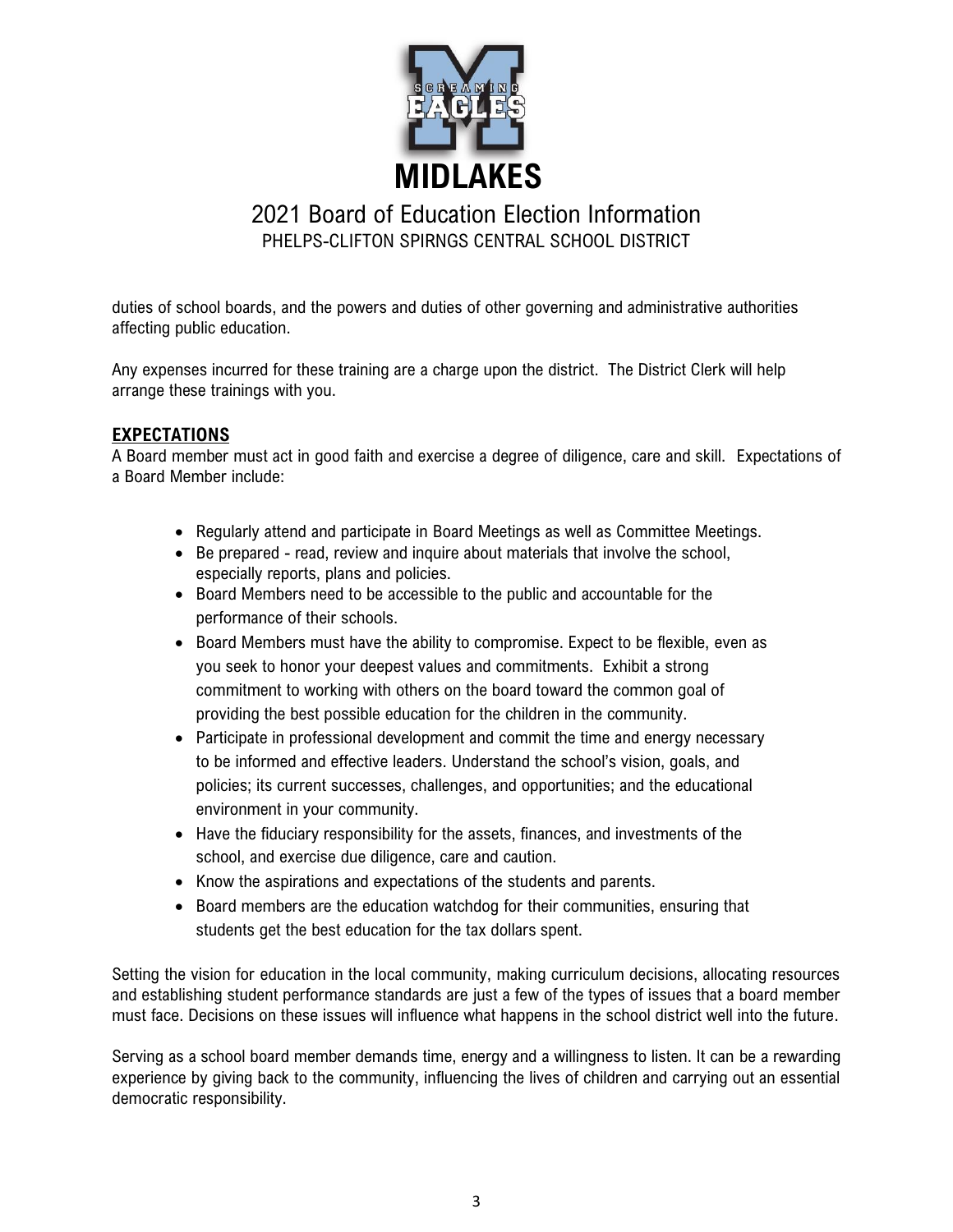

#### **MIDLAKES JOURNAL**

Biographies of the candidates for the Phelps-Clifton Springs Central School District Board of Education will be published in the spring edition of the Midlakes Journal, the district newsletter, and online at Midlakes.org. The District Clerk will contact each candidate, via email, to complete an online candidate biography and to arrange a time to have headshots taken by the District.

#### **QUESTIONS**

Please contact Krystal Plante, District Clerk at [kplante@midlakes.org](mailto:kplante@midlakes.org) or (315) 548-6423, if you have any questions on the above or the School District Election in general.

Krystal Plante District Clerk

Attachments: Nominating Petition for Office of Member of the Board of Education Declaration of Campaign Expenditures (3 Statements)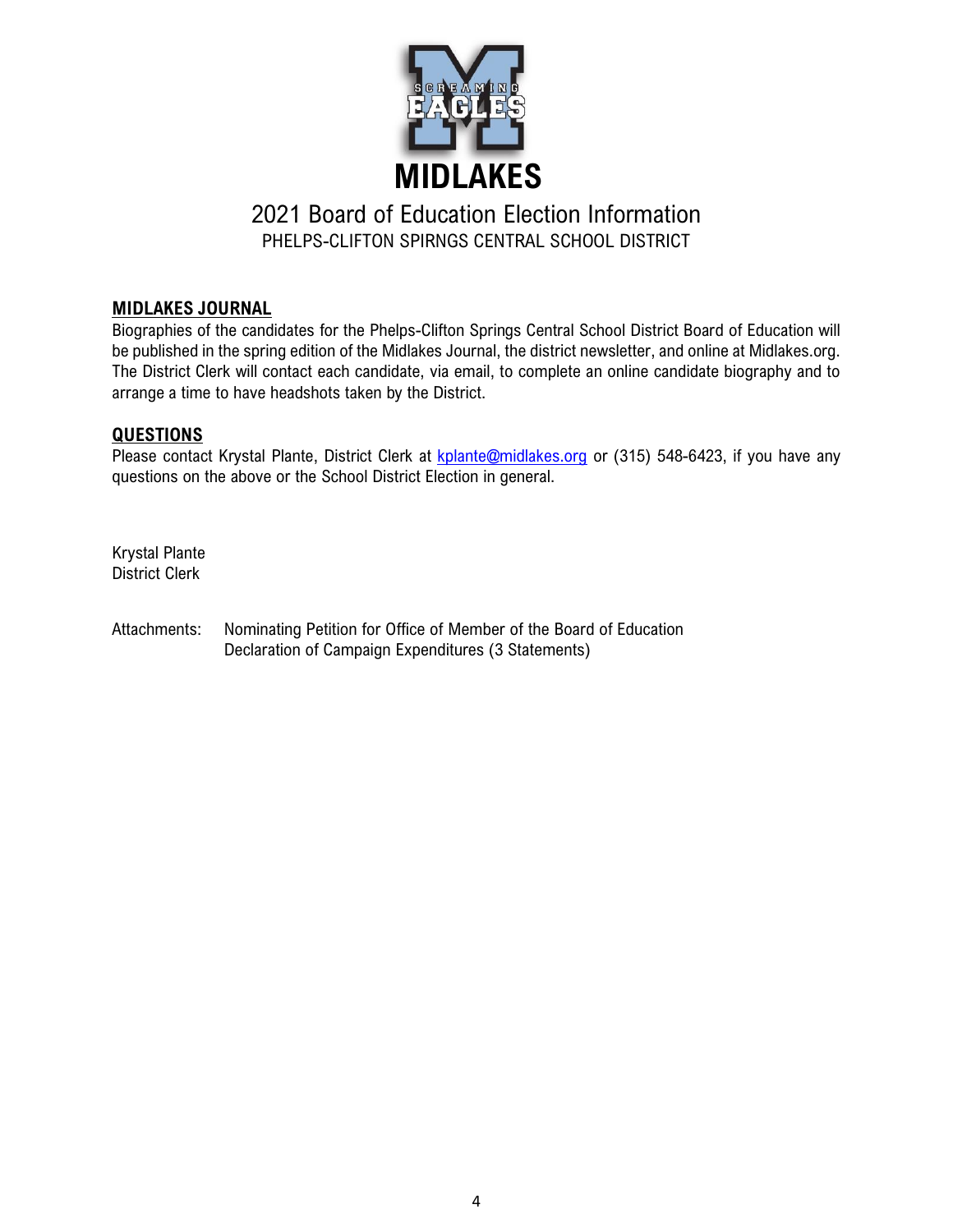## **PHELPS-CLIFTON SPRINGS CENTRAL SCHOOL DISTRICT NOMINATING PETITION FOR OFFICE OF MEMBER OF THE BOARD OF EDUCATION**

This petition must be **signed by at least 25 qualified voters** of the District and must be filed by **April 19, 2021 at 5:00 p.m.** with Krystal Plante, District Clerk, Phelps-Clifton Springs CSD, 1490 Route 488, Clifton Springs, NY 14432.

To the District Clerk of the Phelps-Clifton Springs Central School District in Ontario County, New York:

I, the undersigned, do hereby state that I am a duly qualified voter of the above named school district, and that my place of residence is truly stated opposite my signature, and I do hereby nominate the following named person, who is truly qualified to run for office, as a trustee for the full term of three (3) years as a member of the Board of Education of such school district:

(PLEASE PRINT)

**NAME OF CANDIDATE ADDRESS OF CANDIDATE SIGNATURE OF CANDIDATE**

#### Expiring Terms Held By: **TODD FREELOVE**, Clifton Springs, NY (3 Year Term) **TRACY ALTMAN,** Phelps, NY (3 Year Term) **AMBER WILKES,** Phelps, NY (3 Year Term)

Voting for the above-named individual, and all other candidates, will take place on **May 18, 2021** between the hours of 12:00 p.m. and 9:00 p.m., in the Midlakes Middle School Gymnasium.

In witness whereof, I have hereunto set my hand the day and year placed opposite my signature**:**

|     | <b>PRINT NAME</b><br>(FOR SIGNATURE VERIFICATION)                                                                                                                                                                                    | <b>DATE</b> | <b>SIGNATURE</b> | <b>RESIDENCE ADDRESS</b><br>(INCLUDE STREET & TOWN, PO BOX NOT ACCEPTED) |
|-----|--------------------------------------------------------------------------------------------------------------------------------------------------------------------------------------------------------------------------------------|-------------|------------------|--------------------------------------------------------------------------|
|     | 1. $\qquad \qquad$                                                                                                                                                                                                                   |             |                  |                                                                          |
|     | 2. $\qquad \qquad$                                                                                                                                                                                                                   |             |                  |                                                                          |
|     | $\overline{\phantom{a}}$ 3.                                                                                                                                                                                                          |             |                  |                                                                          |
| 4.  | <u> Alexandria de la contrada de la contrada de la contrada de la contrada de la contrada de la contrada de la c</u>                                                                                                                 |             |                  |                                                                          |
|     | 5.                                                                                                                                                                                                                                   |             |                  |                                                                          |
| 6.  | <u> 1989 - Jan Stern Stern Stern Stern Stern Stern Stern Stern Stern Stern Stern Stern Stern Stern Stern Stern Stern Stern Stern Stern Stern Stern Stern Stern Stern Stern Stern Stern Stern Stern Stern Stern Stern Stern Stern</u> |             |                  |                                                                          |
|     | $\overline{7}$ .                                                                                                                                                                                                                     |             |                  |                                                                          |
|     |                                                                                                                                                                                                                                      |             |                  |                                                                          |
|     | $9.$ $\overline{\phantom{2557}}$                                                                                                                                                                                                     |             |                  |                                                                          |
|     |                                                                                                                                                                                                                                      |             |                  |                                                                          |
|     | 11. $\frac{1}{\sqrt{1-\frac{1}{2}}\left\vert \frac{1}{2(1-\frac{1}{2})^2}\right\vert^2}$                                                                                                                                             |             |                  |                                                                          |
|     |                                                                                                                                                                                                                                      |             |                  |                                                                          |
|     |                                                                                                                                                                                                                                      |             |                  |                                                                          |
|     | $\overline{\phantom{a}14.}$                                                                                                                                                                                                          |             |                  |                                                                          |
| 15. |                                                                                                                                                                                                                                      |             |                  |                                                                          |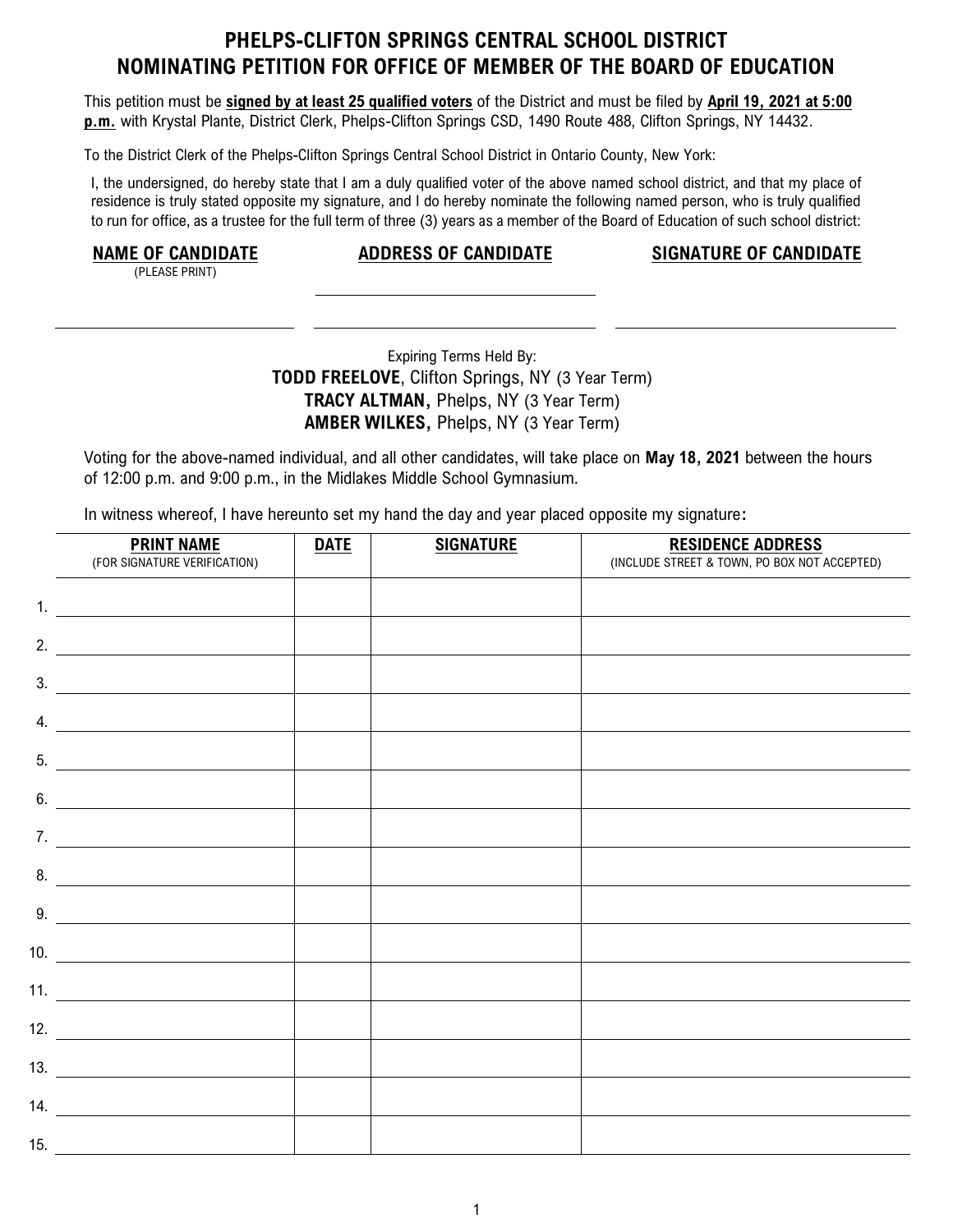## **PHELPS-CLIFTON SPRINGS CENTRAL SCHOOL DISTRICT NOMINATING PETITION FOR OFFICE OF MEMBER OF THE BOARD OF EDUCATION**

This petition must be **signed by at least 25 qualified voters** of the District and must be filed by **April 19, 2021 at 5:00 p.m.** with Krystal Plante, District Clerk, Phelps-Clifton Springs CSD, 1490 Route 488, Clifton Springs, NY 14432.

To the District Clerk of the Phelps-Clifton Springs Central School District in Ontario County, New York:

I, the undersigned, do hereby state that I am a duly qualified voter of the above named school district, and that my place of residence is truly stated opposite my signature, and I do hereby nominate the following named person, who is truly qualified to run for office, as a trustee for the full term of three (3) years as a member of the Board of Education of such school district:

(PLEASE PRINT)

**NAME OF CANDIDATE ADDRESS OF CANDIDATE SIGNATURE OF CANDIDATE**

Expiring Terms Held By: **TODD FREELOVE**, Clifton Springs, NY (3 Year Term) **TRACY ALTMAN,** Phelps, NY (3 Year Term) **AMBER WILKES,** Phelps, NY (3 Year Term)

Voting for the above-named individual, and all other candidates, will take place on **May 18, 2021** between the hours of 12:00 p.m. and 9:00 p.m., in the Midlakes Middle School Gymnasium.

In witness whereof, I have hereunto set my hand the day and year placed opposite my signature**:**

|     | <b>PRINT NAME</b><br>(FOR SIGNATURE VERIFICATION) | <b>DATE</b> | <b>SIGNATURE</b> | <b>RESIDENCE ADDRESS</b><br>(INCLUDE STREET & TOWN, PO BOX NOT ACCEPTED) |
|-----|---------------------------------------------------|-------------|------------------|--------------------------------------------------------------------------|
|     |                                                   |             |                  |                                                                          |
|     |                                                   |             |                  |                                                                          |
|     |                                                   |             |                  |                                                                          |
|     | 19.                                               |             |                  |                                                                          |
|     | 20.                                               |             |                  |                                                                          |
|     |                                                   |             |                  |                                                                          |
|     | 22. $\qquad \qquad$                               |             |                  |                                                                          |
|     |                                                   |             |                  |                                                                          |
|     | 24.                                               |             |                  |                                                                          |
|     |                                                   |             |                  |                                                                          |
|     | 26.                                               |             |                  |                                                                          |
|     |                                                   |             |                  |                                                                          |
|     | 28.                                               |             |                  |                                                                          |
|     | 29.                                               |             |                  |                                                                          |
| 30. |                                                   |             |                  |                                                                          |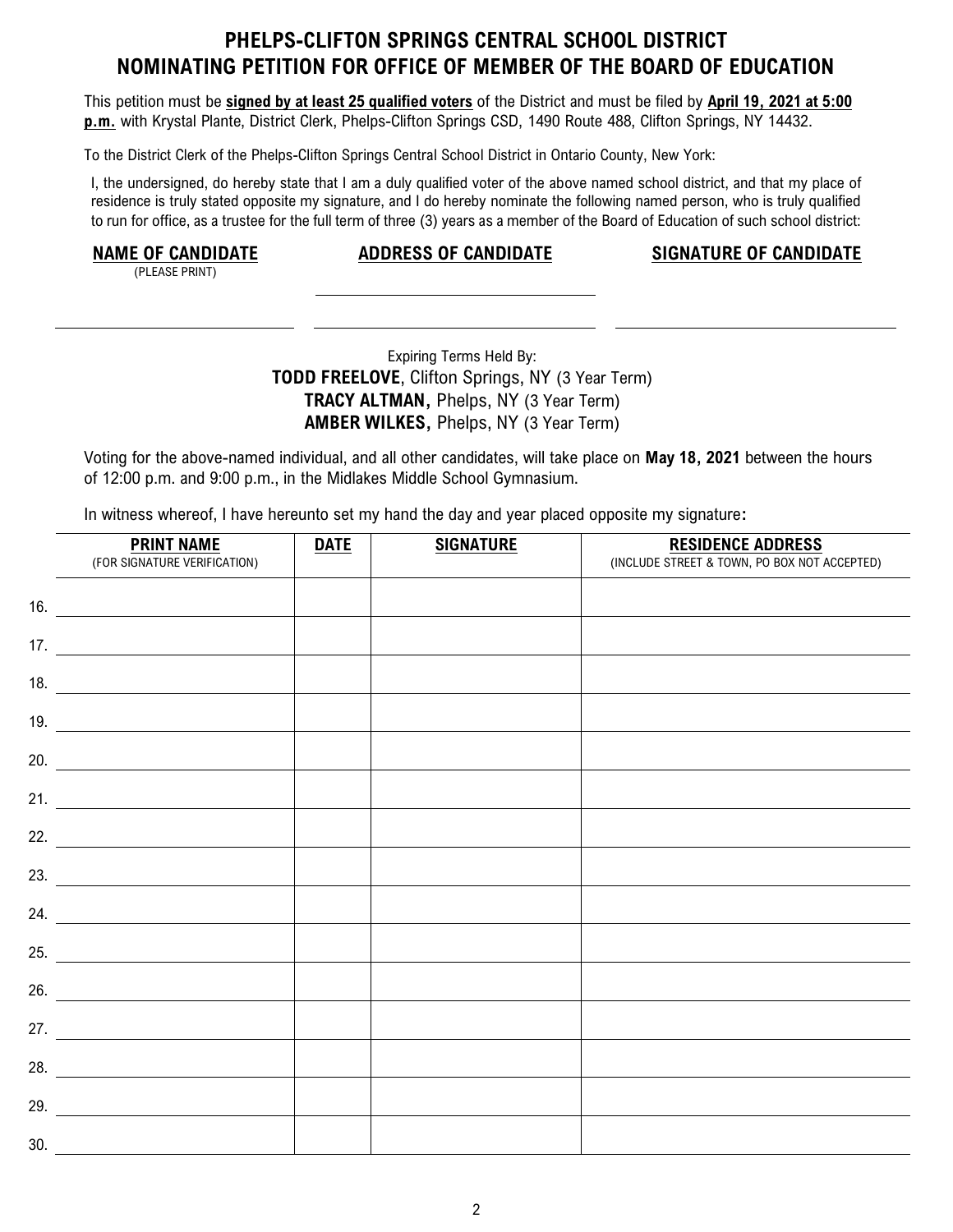

**STATEMENT 1**

Due on or before the 30<sup>th</sup> day before the election. For 2021: by April 19, 2021

1490 State Route 488, Clifton Springs, NY 14432

PHONE: (315) 548-6420 | FAX: (315) 548-6439

# **DECLARATION OF CAMPAIGN EXPENDITURES**

*Note: Any election expenses that you incur in the pursuit of election to the Board of Education are not reimbursable by the District. They are considered personal expenses.*

 $\overline{\phantom{a}}$  , which is a set of the set of the set of the set of the set of the set of the set of the set of the set of the set of the set of the set of the set of the set of the set of the set of the set of the set of th

**NAME** \_\_\_\_\_\_\_\_\_\_\_\_\_\_\_\_\_\_\_\_\_\_\_\_\_\_\_\_\_\_\_\_\_\_\_\_\_\_\_\_\_\_ **DATE** \_\_\_\_\_\_\_\_\_\_\_\_

**ADDRESS** \_\_\_\_\_\_\_\_\_\_\_\_\_\_\_\_\_\_\_\_\_\_\_\_\_\_\_\_\_\_\_\_\_\_\_\_\_\_\_\_\_

#### **Please select one:**

In relation to my candidacy for Board of Education, I affirm that all money or other valuable things paid, given, expended or promised by me, or incurred for or on my behalf with my approval, together with all personal expenses incurred by me, do not exceed \$500.00. **If selected, you are only required to file this statement with the District Clerk.**

\_\_\_\_ In relation to my candidacy for Board of Education, I affirm that all money or other valuable things paid, given, expended or promised by me, or incurred for or on my behalf with my approval, together with all personal expenses incurred by me, exceed \$500.00. Attached to this statement is a complete list of all such expenses. (Note: This list must include the dollar amount of any receipt, contribution or transfer, or the fair market value of any receipt, contribution or transfer which is other than of money, the name and address of the transferor, contributor or person from whom received, and if the transferor, contributor or person is a political committee as defined in subdivision one of section 14-100 of the Election Law; the name of and the political unit represented by the committee, the date of its receipt, the dollar amount of every expenditure, the name and address of the person to whom it was made or the name of and the political unit represented by the committee to which it was made and the date thereof.) **If selected, you are required to file this statement with the District Clerk and the Commissioner of Education, c/o Educational Management Services, NYS Education Department, Room 475 EBA, Albany, NY 12234.**

> \_\_\_\_\_\_\_\_\_\_\_\_\_\_\_\_\_\_\_\_\_\_\_\_\_\_\_\_\_\_\_\_\_\_\_\_\_\_\_\_\_\_ **SIGNATURE**

STATE OF NEW YORK ) COUNTY OF \_\_\_\_\_\_\_\_\_\_\_\_) ss:

On this day of 20 , before me, the subscriber, personally appeared to me personally known and known to me to be the same person described who executed the within Instrument, and s/he duly acknowledged to me that s/he executed the same.

Notary Public

\_\_\_\_\_\_\_\_\_\_\_\_\_\_\_\_\_\_\_\_\_\_\_\_\_\_\_\_

*This form is provided as a courtesy by the Phelps-Clifton Springs CSD. Candidates alone are responsible for ensuring compliance with the Education Law.*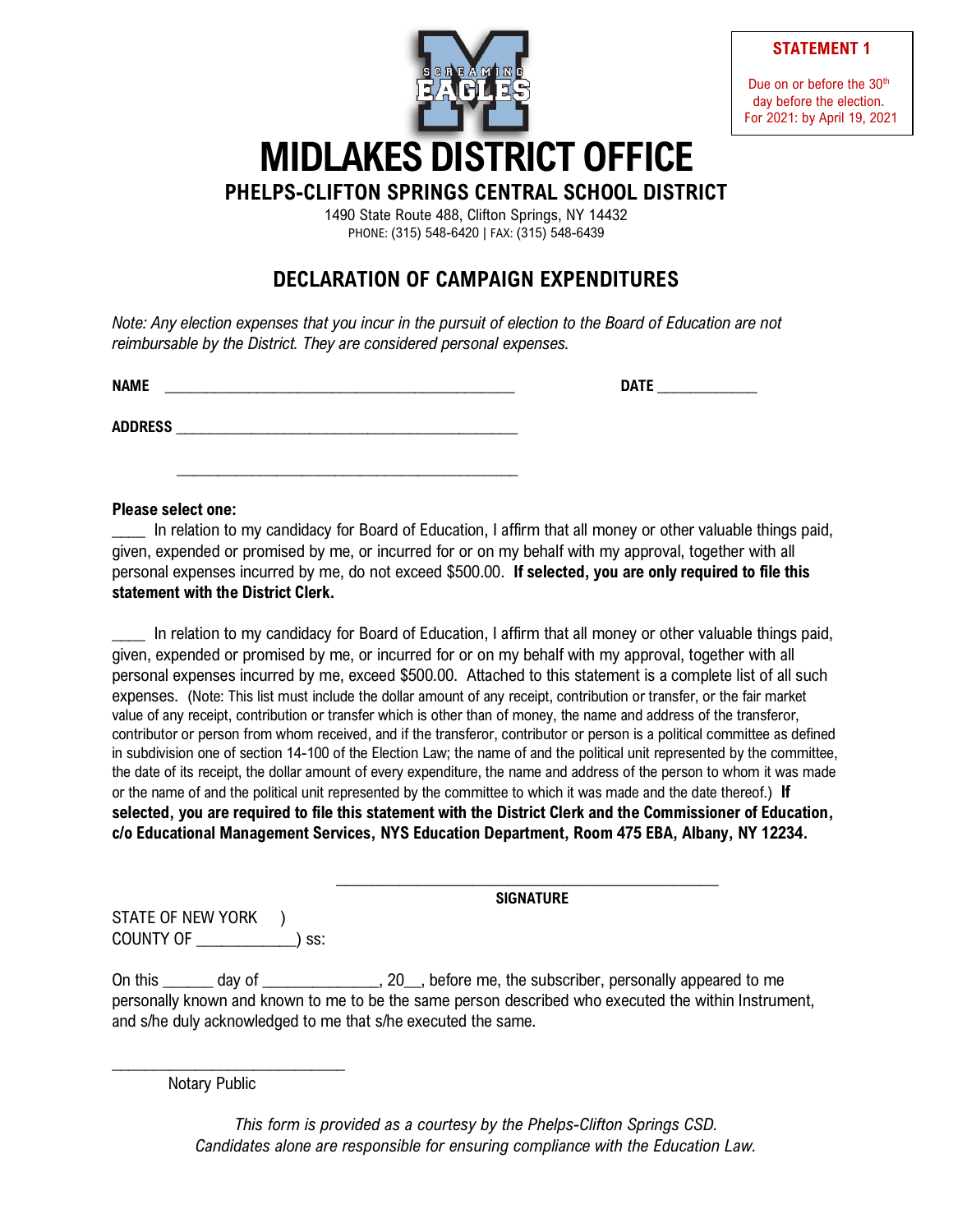

**STATEMENT 2**

Due on or before the 5<sup>th</sup> day before the election. For 2021: by May 13, 2021

1490 State Route 488, Clifton Springs, NY 14432

PHONE: (315) 548-6420 | FAX: (315) 548-6439

# **DECLARATION OF CAMPAIGN EXPENDITURES**

*Note: Any election expenses that you incur in the pursuit of election to the Board of Education are not reimbursable by the District. They are considered personal expenses.*

 $\overline{\phantom{a}}$  , which is a set of the set of the set of the set of the set of the set of the set of the set of the set of the set of the set of the set of the set of the set of the set of the set of the set of the set of th

**NAME** \_\_\_\_\_\_\_\_\_\_\_\_\_\_\_\_\_\_\_\_\_\_\_\_\_\_\_\_\_\_\_\_\_\_\_\_\_\_\_\_\_\_ **DATE** \_\_\_\_\_\_\_\_\_\_\_\_

**ADDRESS** \_\_\_\_\_\_\_\_\_\_\_\_\_\_\_\_\_\_\_\_\_\_\_\_\_\_\_\_\_\_\_\_\_\_\_\_\_\_\_\_\_

#### **Please select one:**

In relation to my candidacy for Board of Education, I affirm that all money or other valuable things paid, given, expended or promised by me, or incurred for or on my behalf with my approval, together with all personal expenses incurred by me, do not exceed \$500.00. **If selected, you are only required to file this statement with the District Clerk.**

\_\_\_\_ In relation to my candidacy for Board of Education, I affirm that all money or other valuable things paid, given, expended or promised by me, or incurred for or on my behalf with my approval, together with all personal expenses incurred by me, exceed \$500.00. Attached to this statement is a complete list of all such expenses. (Note: This list must include the dollar amount of any receipt, contribution or transfer, or the fair market value of any receipt, contribution or transfer which is other than of money, the name and address of the transferor, contributor or person from whom received, and if the transferor, contributor or person is a political committee as defined in subdivision one of section 14-100 of the Election Law; the name of and the political unit represented by the committee, the date of its receipt, the dollar amount of every expenditure, the name and address of the person to whom it was made or the name of and the political unit represented by the committee to which it was made and the date thereof.) **If selected, you are required to file this statement with the District Clerk and the Commissioner of Education, c/o Educational Management Services, NYS Education Department, Room 475 EBA, Albany, NY 12234.**

> \_\_\_\_\_\_\_\_\_\_\_\_\_\_\_\_\_\_\_\_\_\_\_\_\_\_\_\_\_\_\_\_\_\_\_\_\_\_\_\_\_\_ **SIGNATURE**

STATE OF NEW YORK ) COUNTY OF \_\_\_\_\_\_\_\_\_\_\_\_) ss:

On this day of 20 , before me, the subscriber, personally appeared to me personally known and known to me to be the same person described who executed the within Instrument, and s/he duly acknowledged to me that s/he executed the same.

Notary Public

\_\_\_\_\_\_\_\_\_\_\_\_\_\_\_\_\_\_\_\_\_\_\_\_\_\_\_\_

*This form is provided as a courtesy by the Phelps-Clifton Springs CSD. Candidates alone are responsible for ensuring compliance with the Education Law.*